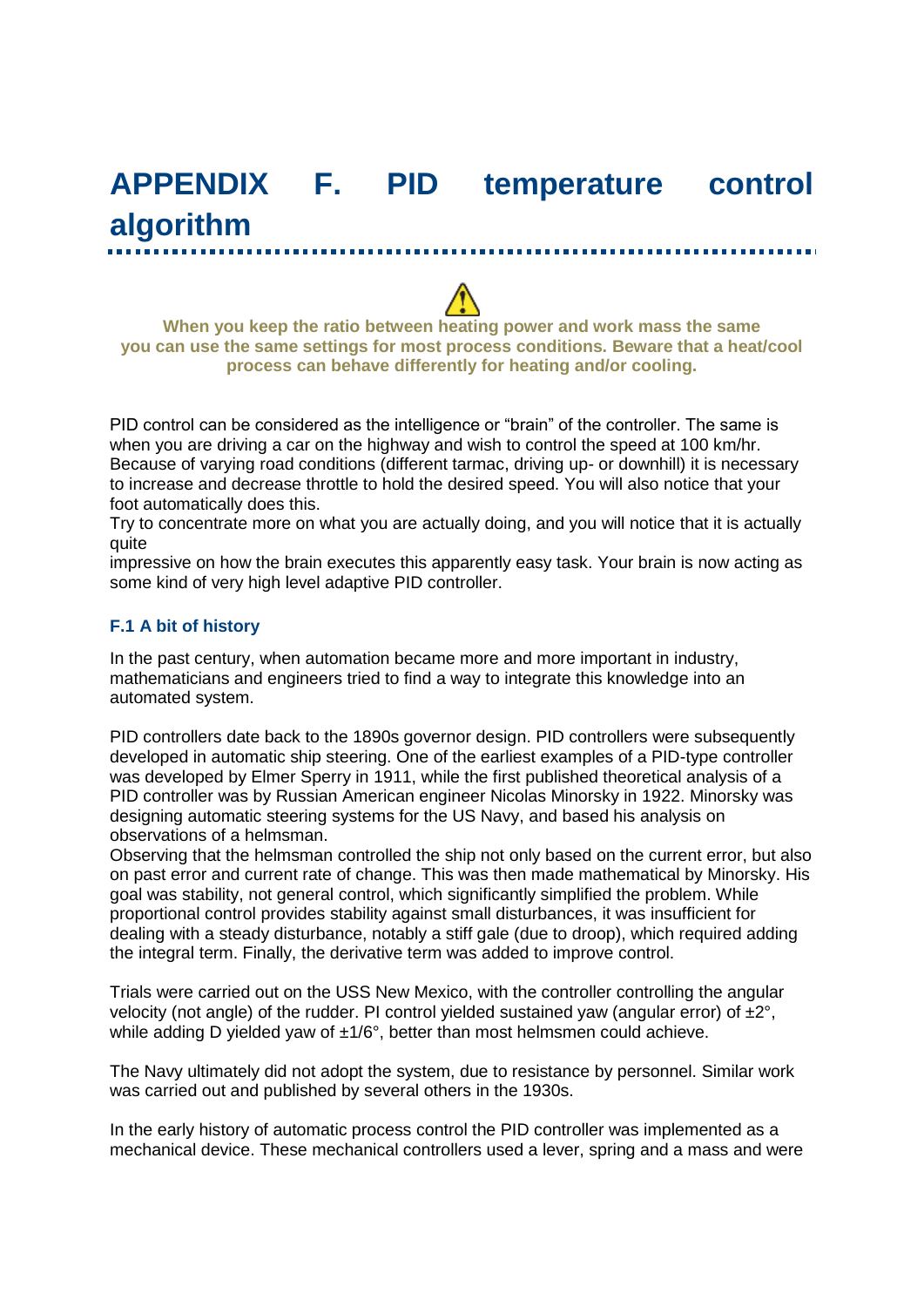often energized by compressed air. These pneumatic controllers were once the industry standard. Later on the first electronic analog PID controllers were made with tube-amplifiers.

After the invention of the solid-state transistor things were progressing into analog solid state PID controllers and later, with digital IC technology, the first truly digital controllers were invented that make very advanced adaptable PID controllers possible under quickly varying process conditions.

#### **F.2 From theory to practice**

In order to fully understand a PID controller, an extensive and thorough mathematical knowledge of Laplace and Z-domain transformations is necessary. That goes too far for this manual.

We therefore take a more practical approach and try to describe a PID controller in common language that almost everybody can understand.

To make things easier we will start out with a very simple on/off controller, think of the old thermostat that was used in the past to control the temperature in a room (the modern types used nowadays are almost all PID controlled).

#### **F.2.1 ON/OFF control action**

ON/OFF temperature control is the simplest and least expensive form of control available. The output signal from a controller is either FULLY ON or FULLY OFF depending on the direction of the deviation between the set value and process value.

The figure below shows the characteristics of an ON/OFF control action:



The ON/OFF control action takes place if any deviation from the set value occurs.

This action responds quickly, but is sensitive to input noise which causes chattering (ON/OFF switching at short intervals). Therefore, in actual use, the ON/OFF temperature control action has some hysteresis which is named dead band or control sensitivity. This prevents the quick chattering around the set value when the process value is very near.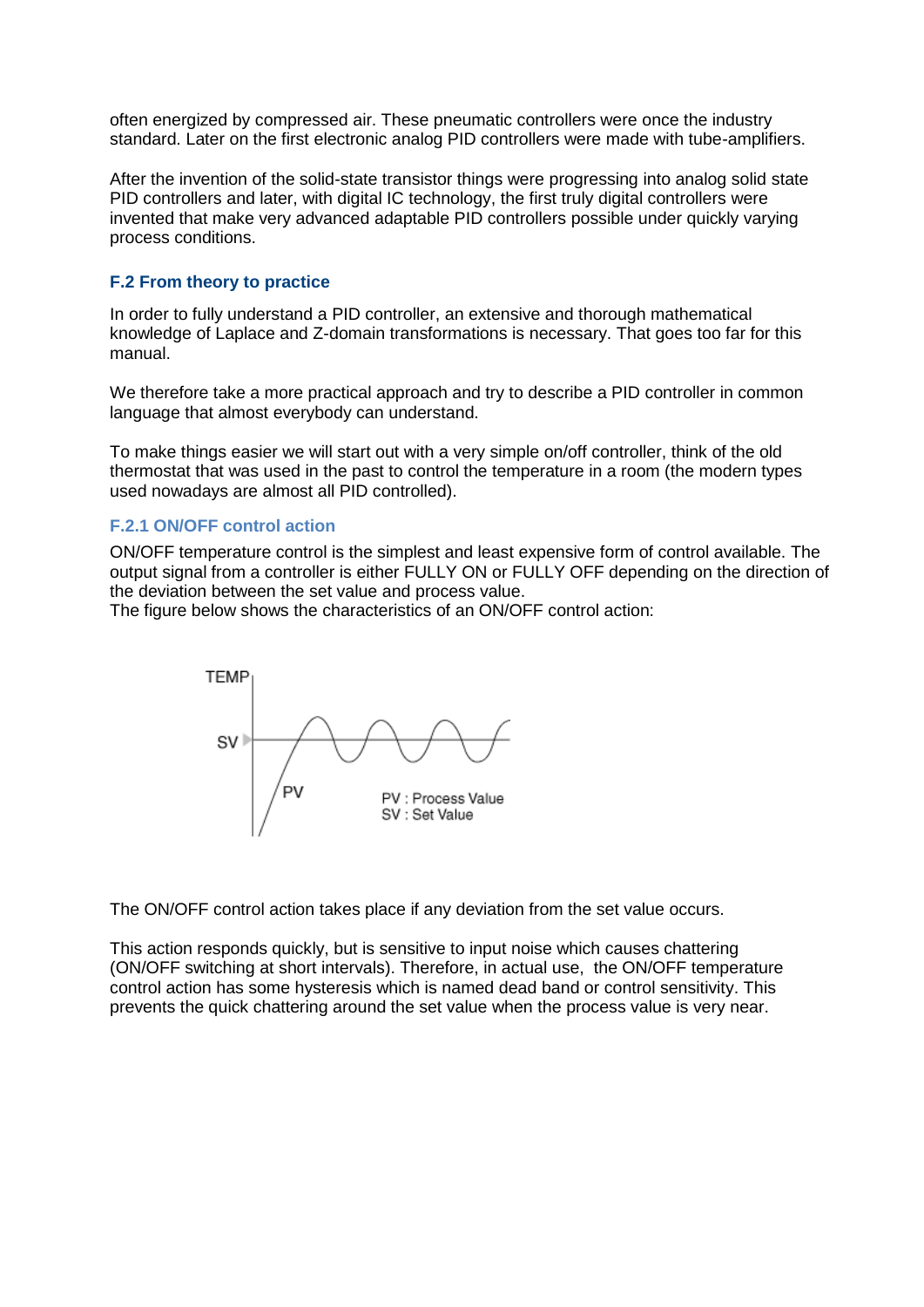## **F.2.2. Proportional action**

P stands for proportional action and is a multiplication factor of the deviation between actual set value and process value. Proportional action control is also referred to as P or gain in some control systems.

With the proportional action, the controlled process no longer switches as a direct result of the

deviation between set value and process value but controls this *proportional* to this deviation.

The proportional action control is active within a user-definable zone around the set value, called the proportional band (Pb). When the process value (PV) enters the proportional band, the output

becomes gradually smaller and the process value stabilizes somewhere within the proportional band.

In the Heat Manager you set the proportional band in *degrees*, but beware that there are other brands of systems that set this value in a percentage of the measurement span.

Proper adjustment of the proportional band will result in smooth control. However, it is very seldom, that the actual process value stabilizes exactly on the set value, and it usually becomes stable with some deviation from the set value, called offset.

A high P value gives the control system a large band of modulation, the major disadvantage is that the reaction to the deviation can be quite slow.

A too low P value, however gives an oscillating system where the process value continuously over- and undershoots the set value. We call that "hunting", the controller hunts to reach the set value,

Visualize this by thinking of the gas pedal in a car (with automatic transmission): a high P value is a gas pedal where you can push it very far in so you can control in an accurate way, but need to push it far in and out to reach the speed that you want.

A low P value however is a gas pedal that has a very small travel, but controls the speed of the motor from idle to maximum rev with only a small push on the pedal. It is clear that this situation makes it also difficult to reach the speed you want: you over- and undershoot the speed all the time: more like a classic on/off control.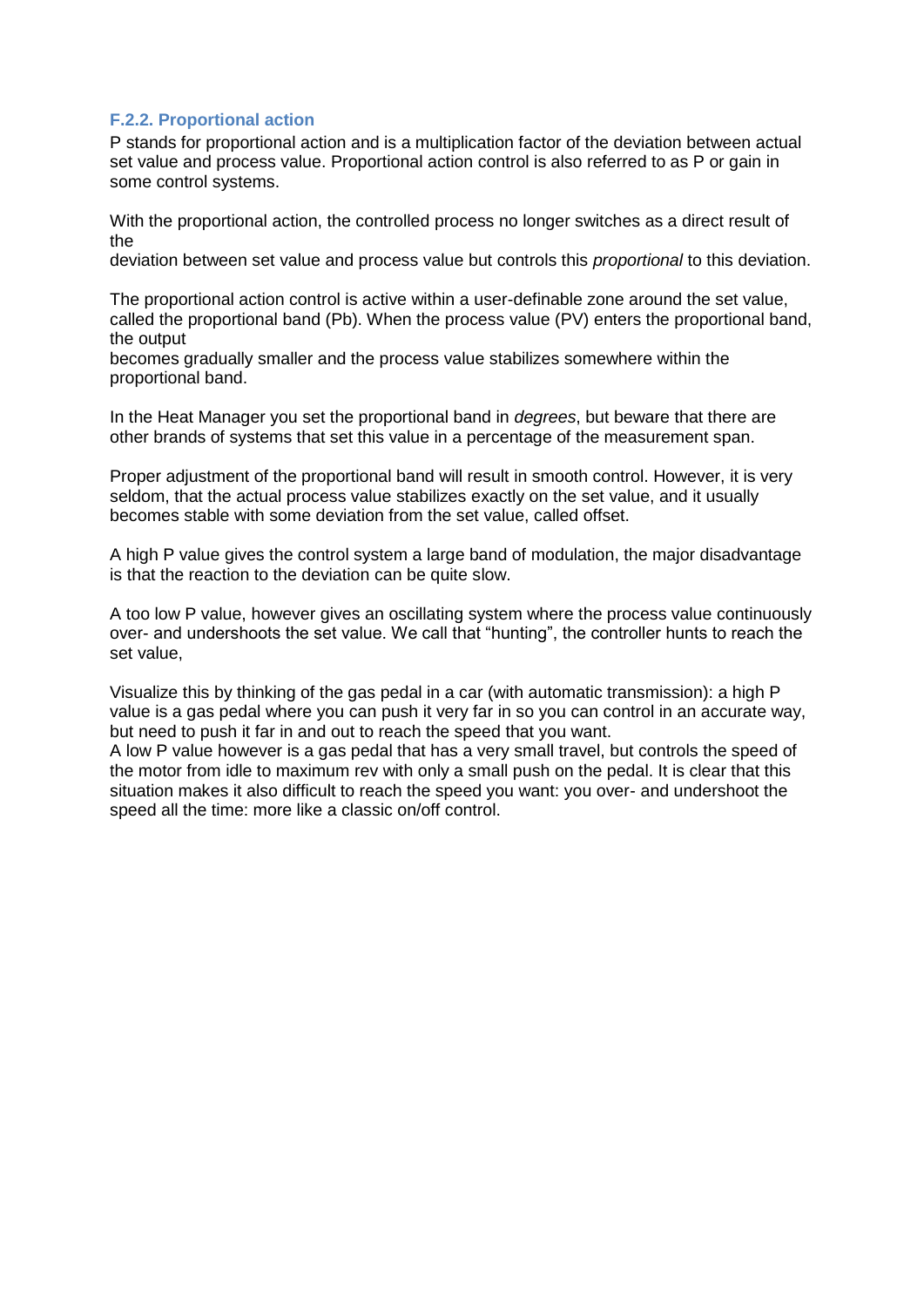The "trick" is to reach the correct value where the oscillation is very low, but with a quick enough responsiveness to deviations. Large slow systems that react slowly to deviations generally need a higher P action than small quick systems.



**Note:** Setting the P action to 0 will result in on/off control action. This will result in relatively large over- and undershoots.

#### **F.2.3 Integral action**

I stands for integral action. It takes a summation of the deviations between set value and process value from the past into account. This action is necessary for removing the small offset error that remains

between set value and process value when only a P action would be used.

The integral control action is also referred to as reset. The degree of integral action is expressed as an integral time in seconds. The purpose of the integral action is to automatically compensate for any steady state offset that is inherent with a controller that only works with a proportional action.

The integral action moves or resets the proportional band up or down depending on the offset. The integral time of the controller is adjustable and determines how fast the proportional band is moved.



A too high setting of the integral action will result in a very slowly reacting process with big over- and undershoots.

A too low setting of the integral action will result in a control system that can never reach the set value exactly. There will remain a small offset error and the desired set value is not reached.

The trick here is also to reach the setting that more or less corresponds to the actual inertia of the system under control.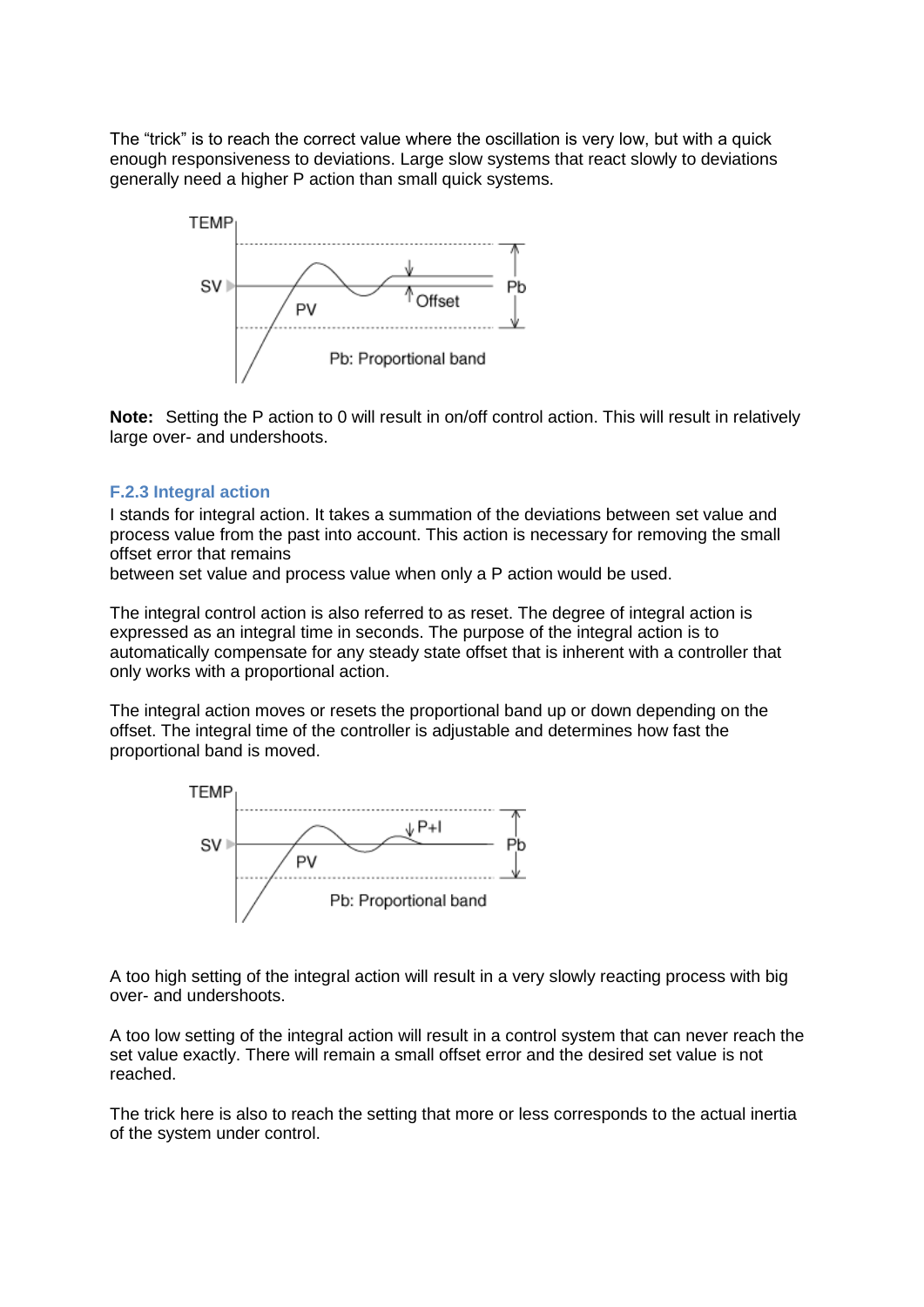Now we go back to the speed control of our car with the gas pedal. When you push in the gas pedal fully it takes some time to rev up the engine and speed up. Also when you let go of the pedal it takes some time to let the engine rev down. This is mainly because of mechanical inertia inside the engine. The weight of the car itself is also very important: a big heavy truck takes much more time to speed up then a small compact car.

In a laboratory, on rollers, we determine the speed of the car as a function of the gas pedal position: this can now be considered as the P-action.

This situation does not correspond to a real road situation where you have wind and different kinds of tarmac.

To compensate for this the gas pedal needs to be pushed in a bit more (or less) depending on the situation. This last action can be considered as the integral action: it fine tunes the actual gas pedal setting, but in a very slow way, otherwise we overshoot the desired speed.

## **F.2.4 Differential action**

The D stands for differential (or sometimes called: derivative) action. This takes the rate of change per time unit of a deviation between set value and process value into account.

Differential action temperature control is also referred to as rate. The degree of differential action is expressed by the differential time in seconds.

The controller measures the rate of the temperature increase per time unit and moves the proportional band to minimize overshoot. The output change is directly proportional to the rate of change in the process value (PV) per time unit.

Theoretically speaking a heating process is a pure integrator and can be controlled by using only a P and I action (most slow processes are). Practice however shows that a small amount of D action can improve accuracy and especially responsiveness to changing external circumstances just a bit further.

A D-action is often used in positioning systems (servo applications) where quick movements are performed. A D-action is also important in a tunnel furnace where the product load differs from time to time (sometimes no product feed), here the D-action is used to prevent over- or undershoot under various process load conditions that change more quickly than the integral time of the process itself.

A too high D action will result in a very unstable process with large over- and undershoots.

A too low D action will result in a system that does not respond quick enough (too late) to varying process conditions. This will also result in an unstable system with over- and undershoots.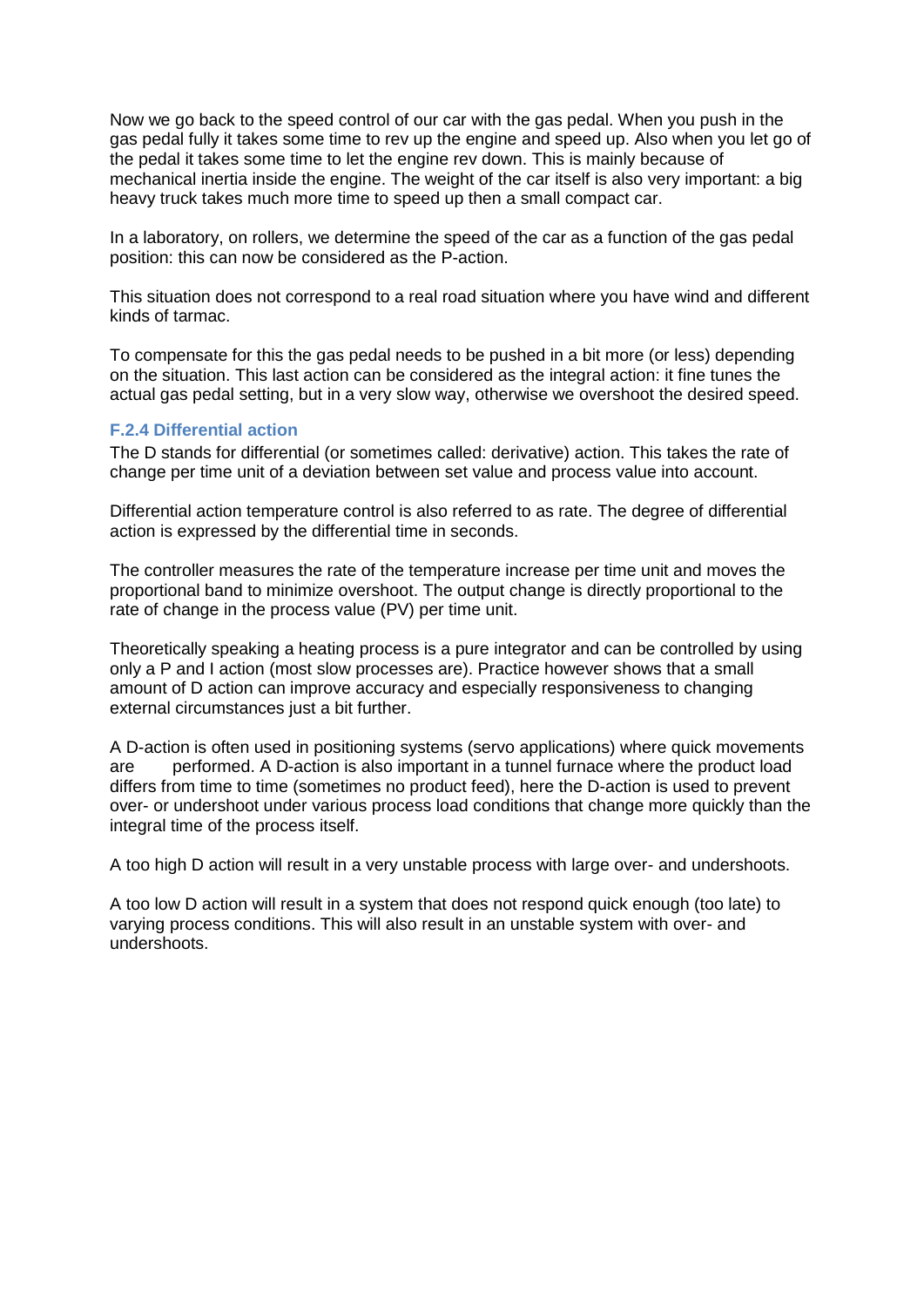## **F.2.5 Cycle time**

Another important setting in a PID controller is its cycle time. This time is the time span used by the controller to calculate how long a relay should be on or off.

Here is an example: we have a mechanical relay that is driving a heating element and the cycle time is set to 15 seconds.

When the controller output is 100% the relay will be continuously activated. When the process value goes a bit over the set value the controller starts to react to this by *modulating* the controller output back to a lower value, e.g. 50%.

When the output is 50%, and the cycle time is 15 seconds, the relay will be on for 7.5 seconds, then switch off for 7.5 seconds, switch back on for 7.5 seconds, etc. etc. etc.

When the controller output is only 10% the relay will be switched on for 0.1  $\times$  15 = 1.5 seconds and then remain off for  $15 - 1.5 = 13.5$  seconds.

The problem is that we introduce some kind of *lag time* into the system. Of course it would be a good idea to set this cycle time as low as possible, because then the controller can react more quickly to varying process conditions. The major disadvantage is then, that the *mechanical* relay has to switch very quickly on and off. This will damage the contacts of the mechanical relay too quickly and wear them out too fast.

As a *compromise* the cycle time has been set to 15 seconds for this purpose.

When you make use of thyristor modules or solid state relays the cycle time can be set at the lowest possible value (0.1s) since these modules don't have mechanical contacts. The controller output can directly drive the modules proportionally which will result in a quick response to varying process conditions and a more stable and accurate process control.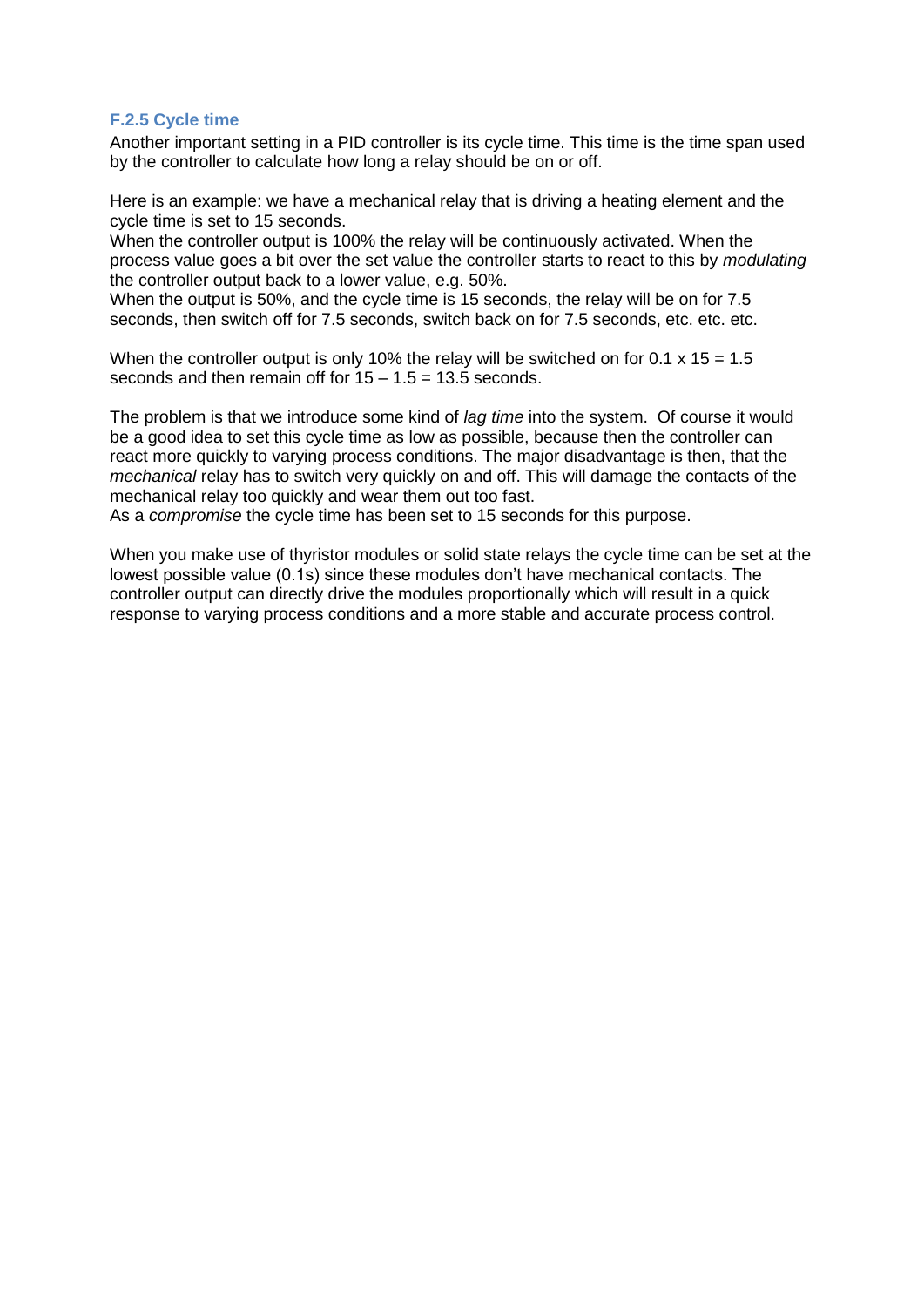#### **F.3 Work step-by-step and-by-one**

When you adjust a PID controller by hand, a lot of experience and, as the Germans say: "fingerspitzen gefuehl" is necessary. We consider this manual adjustment procedure more like an art than a science.

It is very important that you have a graphic overview of the process values so you can see if your

modifications give improvements (or not, then you need to move in the other direction).

It is always best to first start by setting the I and D factors to 0 and only use the P-action. When you roughly "feel" how the process reacts to a step like change of the set value, you can try the addition of the I action to get the process value exactly on the set value.

Later on you add the D action to improve responsiveness.

After that, you start changing the P, I or D values one by one. Try doubling them, or halving them, and see how the process reacts to it. This procedure must be re-done until you are satisfied with the new settings.

When you see a process value that is slowly oscillating with a small amplitude and long period towards the desired set value you are on the right track with these settings.

We know from practice that the D action should be roughly 25% of the I action. Certainly not more.

#### **F.4 Auto tuning**

It is also possible to make use of the auto tuning feature in the Heat Manager. This is only possible when the controller is in a soak/dwell segment and the set value does not change over time.

After enabling this feature the controller will perform a few test-cycles where it automatically tries to determine the PID settings based on so-called step-wise changes of the set value.

After changing the controller output to maximum (or minimum) monitors the physical behavior of the process value and determines the settings based on oscillation amplitude and period.

After performing many tests with various control systems, Ziegler and Nichols, derived formulas on how to convert the results of these tests into PID settings as a starting-point before actual fine tuning can take place.

It sometimes takes a while before the system actually determines the new values during this auto tuning cycle. Please be patient and wait until you see the newly determined values appear. This can take some minutes and depends on how quickly the process reacts to the controller.

If the controller was not able to determine the new values it will leave the PID settings on the values before the start of the auto tuning procedure.

**Watch out**: these calculated PID values are only a rough indication of the actual perfect PID settings and –can- result in an unstable process, so keep in mind that manual fine tuning is often necessary.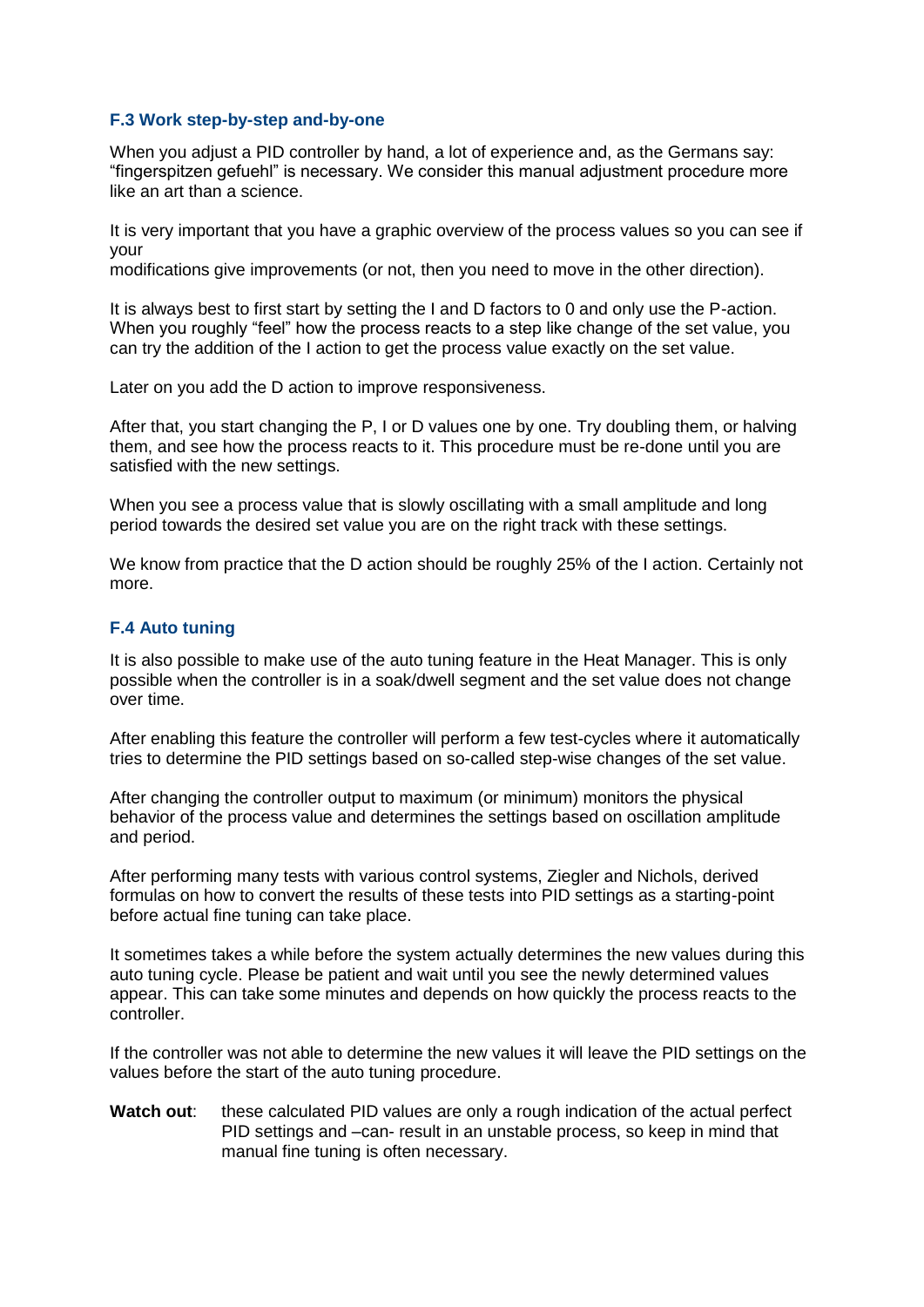| Important:<br>be stable,<br>segment. | only perform auto tuning when the process reached a stable state (controller<br>output and process value more or less stable). The set value must also<br>so this is only possible in a soak segment and not in a ramp up/down |
|--------------------------------------|--------------------------------------------------------------------------------------------------------------------------------------------------------------------------------------------------------------------------------|
| <b>Warning:</b>                      | Never execute an auto tuning procedure when the process conditions are not<br>stable. The software algorithm assumes that all external factors with                                                                            |
| regard to                            | the process are not changing while performing this operation.                                                                                                                                                                  |

Please remember, that a manually tuned controller almost always outperforms a controller that was set with auto tuning. Auto tuning is more or less a rough indication if you need some "direction" on where to start.

## **F.5 Write down the newly determined PID values!**

It is very important, that you write down the newly determined PID values so you don't lose these painstakingly difficult to determine values.

A software upgrade, re-init procedure or controller module re-init (necessary after a replacement) will restore the PID values back to their default values as programmed in the sotware.